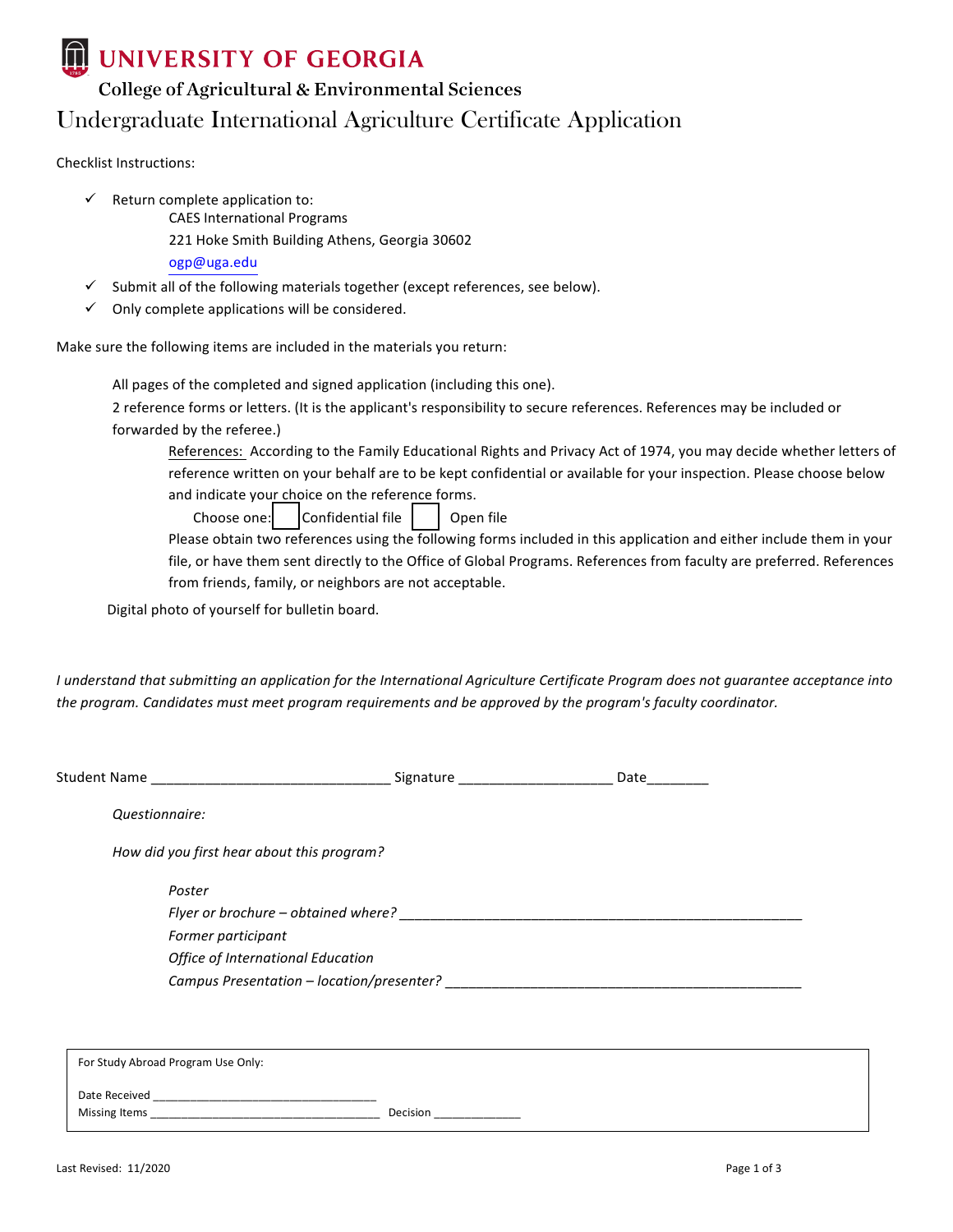|                             | <b>CAES International Agriculture Certificate Program Application</b> |           |    |                                                                                                                                                                                               |                             |    |
|-----------------------------|-----------------------------------------------------------------------|-----------|----|-----------------------------------------------------------------------------------------------------------------------------------------------------------------------------------------------|-----------------------------|----|
|                             |                                                                       |           |    |                                                                                                                                                                                               |                             |    |
|                             |                                                                       |           |    |                                                                                                                                                                                               |                             |    |
|                             |                                                                       |           |    |                                                                                                                                                                                               |                             |    |
|                             |                                                                       |           |    |                                                                                                                                                                                               |                             |    |
| <b>Personal Information</b> |                                                                       |           |    |                                                                                                                                                                                               |                             |    |
|                             | <b>First Name</b>                                                     |           |    | <b>Last Name</b>                                                                                                                                                                              |                             |    |
|                             | 9-digit UGA ID#                                                       | $81 -  -$ |    | <b>Birth Date</b>                                                                                                                                                                             |                             |    |
|                             | M <br>lF.<br>Sex                                                      | Phone     |    | Email                                                                                                                                                                                         |                             |    |
|                             | <b>Local Address</b>                                                  |           |    |                                                                                                                                                                                               |                             |    |
|                             | <b>Permanent Address</b>                                              |           |    |                                                                                                                                                                                               |                             |    |
| <b>Emergency Contact #1</b> | Father/Guardian's<br>Name                                             |           |    | <b>Phone Number</b>                                                                                                                                                                           |                             |    |
|                             | <b>Address</b>                                                        |           |    |                                                                                                                                                                                               |                             |    |
| <b>Emergency Contact #2</b> | Mother/Guardian's<br><b>Name</b>                                      |           |    | <b>Phone Number</b>                                                                                                                                                                           |                             |    |
|                             | <b>Address</b>                                                        |           |    |                                                                                                                                                                                               |                             |    |
|                             | Citizenship                                                           |           |    | <b>Passport Number</b>                                                                                                                                                                        |                             |    |
|                             | Date of Issuance                                                      |           |    | <b>Expiration Date</b>                                                                                                                                                                        |                             |    |
| <b>Academic Information</b> |                                                                       |           |    |                                                                                                                                                                                               |                             |    |
|                             | <b>College or</b><br><b>University</b>                                |           |    |                                                                                                                                                                                               |                             |    |
|                             | Major                                                                 |           |    |                                                                                                                                                                                               |                             |    |
|                             | <b>Minor</b>                                                          |           |    |                                                                                                                                                                                               |                             |    |
|                             | <b>GPA</b>                                                            |           |    | <b>GPA in major</b>                                                                                                                                                                           |                             |    |
|                             | Are you a Georgia<br>resident?                                        | Yes       | No | Are you on financial<br>aid (including Hope)                                                                                                                                                  | Yes                         | No |
|                             | What types of financial aid?                                          |           |    |                                                                                                                                                                                               |                             |    |
|                             | <b>Academic level</b><br>during study<br>abroad                       |           |    | $\left  \mathbf{1}^{\text{st}}$ Year $\left  \begin{array}{ccc} 2^{\text{nd}}$ Year $\left  \begin{array}{ccc} 3^{\text{rd}}$ Year $\end{array} \right  & \left  \mathbf{4}^{\text{th}}$ Year |                             |    |
|                             | Please list all colleges or universities previously attended:         |           |    |                                                                                                                                                                                               |                             |    |
|                             | Name                                                                  |           |    | <b>Dates</b>                                                                                                                                                                                  | From ____________ to ______ |    |
|                             | Degree(s) awarded                                                     |           |    | Major                                                                                                                                                                                         |                             |    |
|                             | Name                                                                  |           |    | <b>Dates</b>                                                                                                                                                                                  | From ___________ to __      |    |
|                             | Degree(s) awarded                                                     |           |    | Major                                                                                                                                                                                         |                             |    |